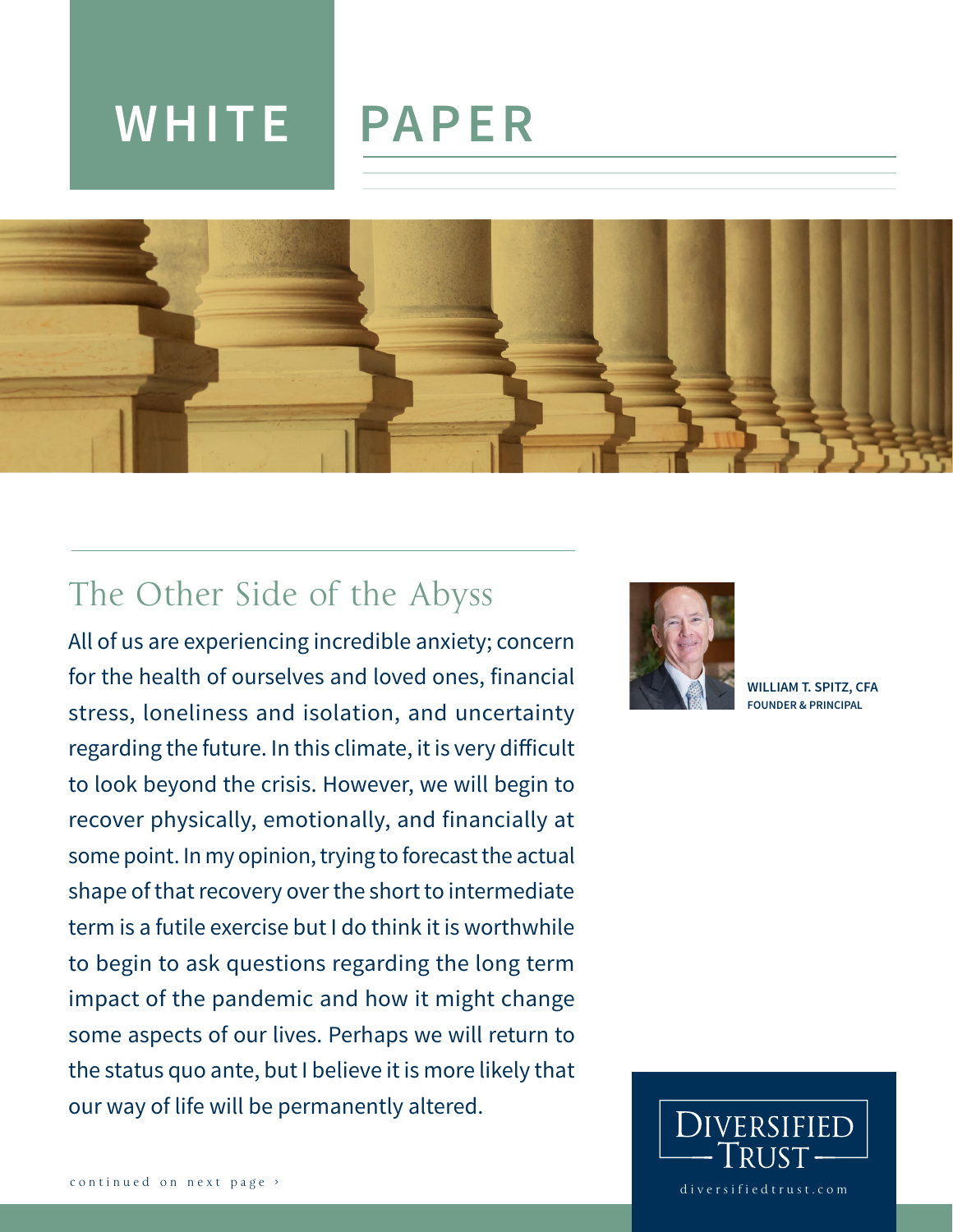To that end, I posted a blog on March 12th titled Seeing Around the Corner which posed seven questions regarding the future of our world. For example, I wondered if there will be less demand for office and other types of space given that many people have learned to work from home effectively. Since posting that blog, I have enjoyed the luxury of a good deal of time to think of other questions, and have also come across a number of articles in which thoughtful people raised similar issues. So, without providing any answers, I would like to catalogue a number of questions that cover a wide range of human endeavor. In order to digest them more readily, they are divided into major categories.

#### The Way We Work

- Will companies permanently decrease business travel, attendance at conventions, trade shows, and so on in favor of teleconferences and similar technologies? What impact would that have on airlines, hotels, restaurants, and other travel related businesses?
- Will companies discover that working from home is an effective model thereby decreasing the need for office space? What impact would that have on the need for public transit as well as all of the services that support commerce? Would such a trend change the dynamic of urban versus suburban and rural life? Anecdotally, a number of organizations with whom I am associated have found that there has been no decrease, if not some increase, in the productivity of their employees who are working remotely.

## The Way We Use Technology

As a result of "stay at home" orders, most of us have shifted to a greater or lesser extent to the use of online services.

- Shopping Prior to the crisis, 16% of retail sales represented online purchases. With the closing of non-essential businesses, that figure has undoubtedly soared. To what extent will people return to bricks and mortar shopping following the crisis?
- Entertainment To deal with isolation, most people have resorted to some form of online entertainment. Prior to the crisis, approximately 33% of all entertainment spending consisted of at-home services such as movies and games, and this figure has necessarily approached 100% in recent weeks. Will consumers permanently change their mix between online and in-person experiences such as movies, concerts, professional sports, and so on?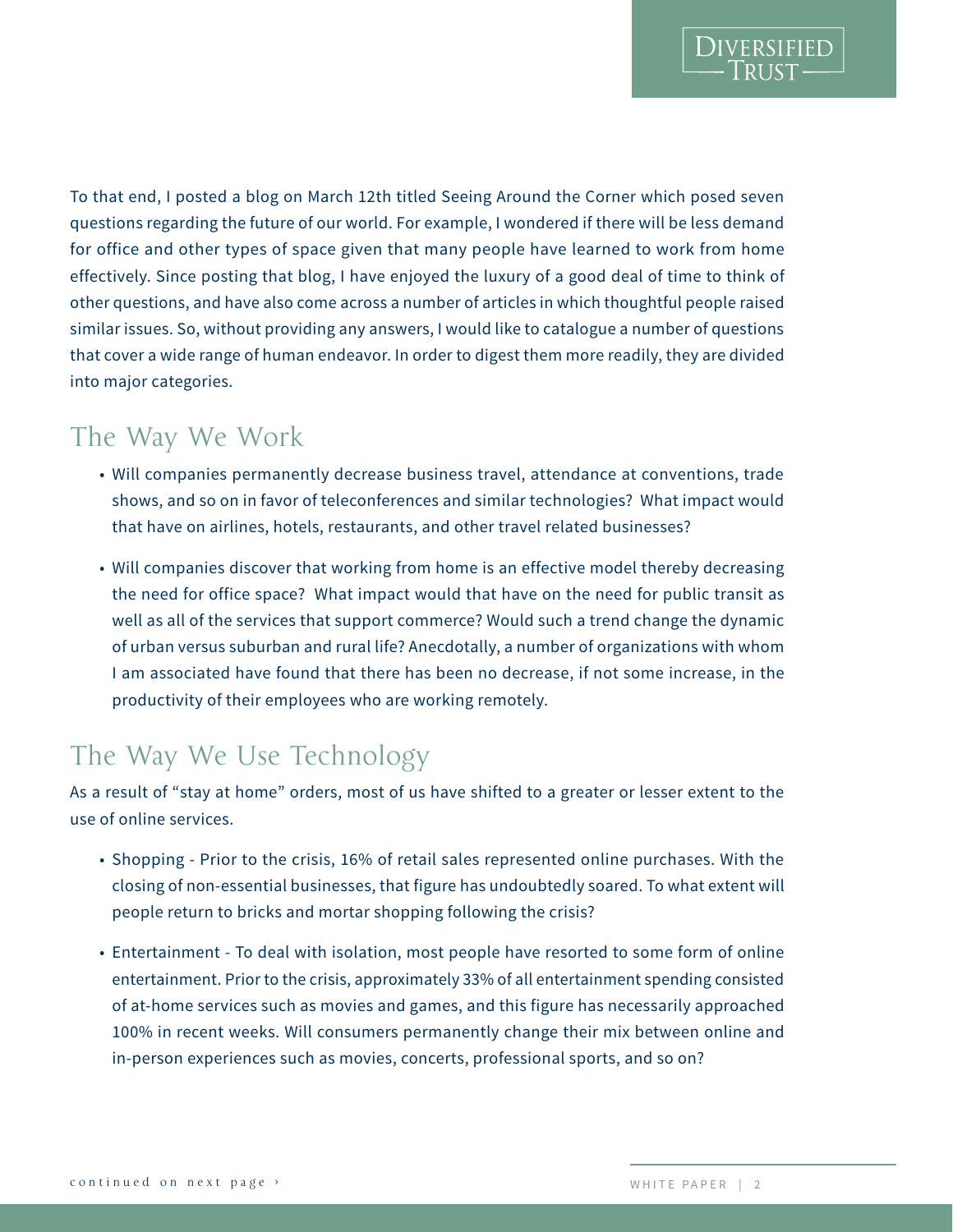- Education Virtually all educational institutions have shuttered and many are finishing the semester with some form of online instruction. Particularly for higher education, will this permanently change the demand for a residential experience versus an online degree? For the last year for which data is available, 15% of higher education students were enrolled in distance learning programs and another 16% had taken at least one online course.
- Will financial services such as banking and insurance migrate entirely to online delivery?

#### The Way We Live

- Millennials have been attracted to more urban "live, work, play" settings. Will that generation shift toward a more suburban lifestyle?
- Will various parts of the country become more or less attractive as places to live? For example, will the coastal "gateway" cities lose some of their appeal?
- Prior to the crisis, 43% of food related dollars were expended outside of the home. Will social and physical distancing permanently change the mix of in-home versus restaurant dining? Might the old-fashioned family dinner come back into vogue?
- I have witnessed lots of families doing things together such as walking, riding bicycles, and playing in the yard. Could families revert to a life with less emphasis on a rigid schedule of practices and lessons?
- Will we discover that communal facilities for the elderly are not optimal and revert to a system where multiple generations of a family live under one roof?
- In recent years, international travel represented approximately 13% of all travel spending by Americans. Will overall travel spending decrease permanently and will international travel be particularly impacted?
- If international travel is curtailed, will there be a resurgence of more traditional national travel such as camping, the use of National Parks, and so on?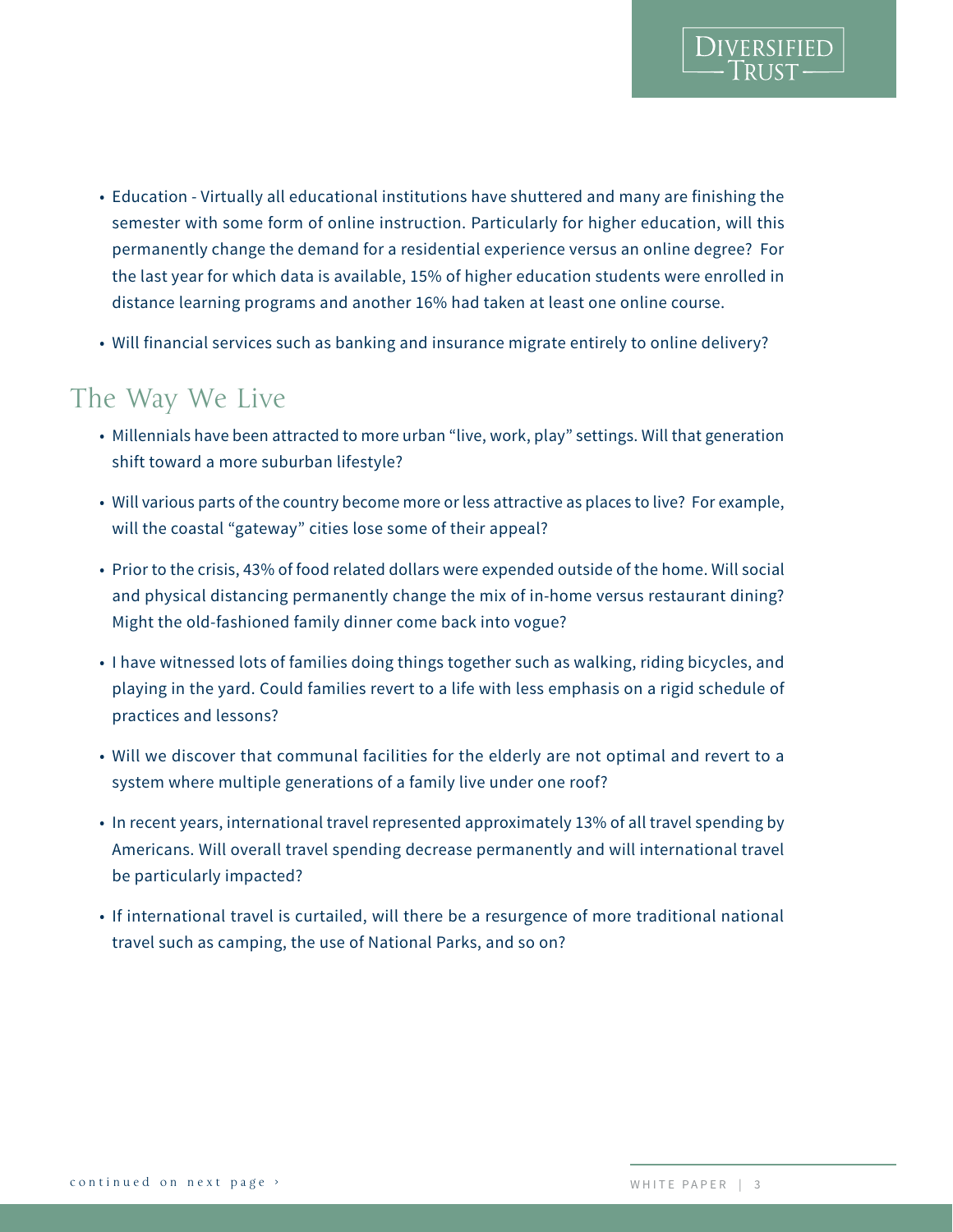## The Way That Companies Operate

- There has already been a backlash against companies that previously engaged in large stock buybacks and are now seeking government financial support. Will there be significant changes in policy regarding stock buybacks, executive compensation, and so on?
- Between 2006 and 2019, Corporate America doubled the amount of its outstanding debt which represented a 6% annual growth rate during a period in which the overall economy grew at a 1.7% rate. While the Federal Reserve is taking significant steps to support the credit markets, there will be many bankruptcies and debt defaults. Will there be future restrictions on the issuance of debt by companies?
- It is likely that interest rates will remain low for an extended period in order to support the recovery. What impact will that have on savers, pension funds, insurance and other financial firms?
- With the interruption of global supply chains, will there be a revival of U.S. manufacturing, particularly for goods deemed critical?
- In a worst case scenario where a huge number of companies go bankrupt and the government becomes the lender of last resort if not outright owner, how do we transition back to a market based economy?
- Will there be significant increases in the appreciation of, and compensation for, workers in food distribution, package delivery, and healthcare among other categories that have proven so essential during the crisis?

#### The Way the Healthcare System Works in the U.S.

- Will we dramatically increase our spending on Public Health? The U.S. currently spends at roughly 40% of the rate of the rest of the industrialized world.
- Will Telemedicine grow significantly in relation to traditional modes of health care delivery?
- Will there be massive consolidation of the healthcare system which is currently quite fragmented and inefficient?
- Will we move to a single payer system?
- Will there be universal access to healthcare?
- Will we build a large stockpile of critical supplies? If so, who will pay for and control it?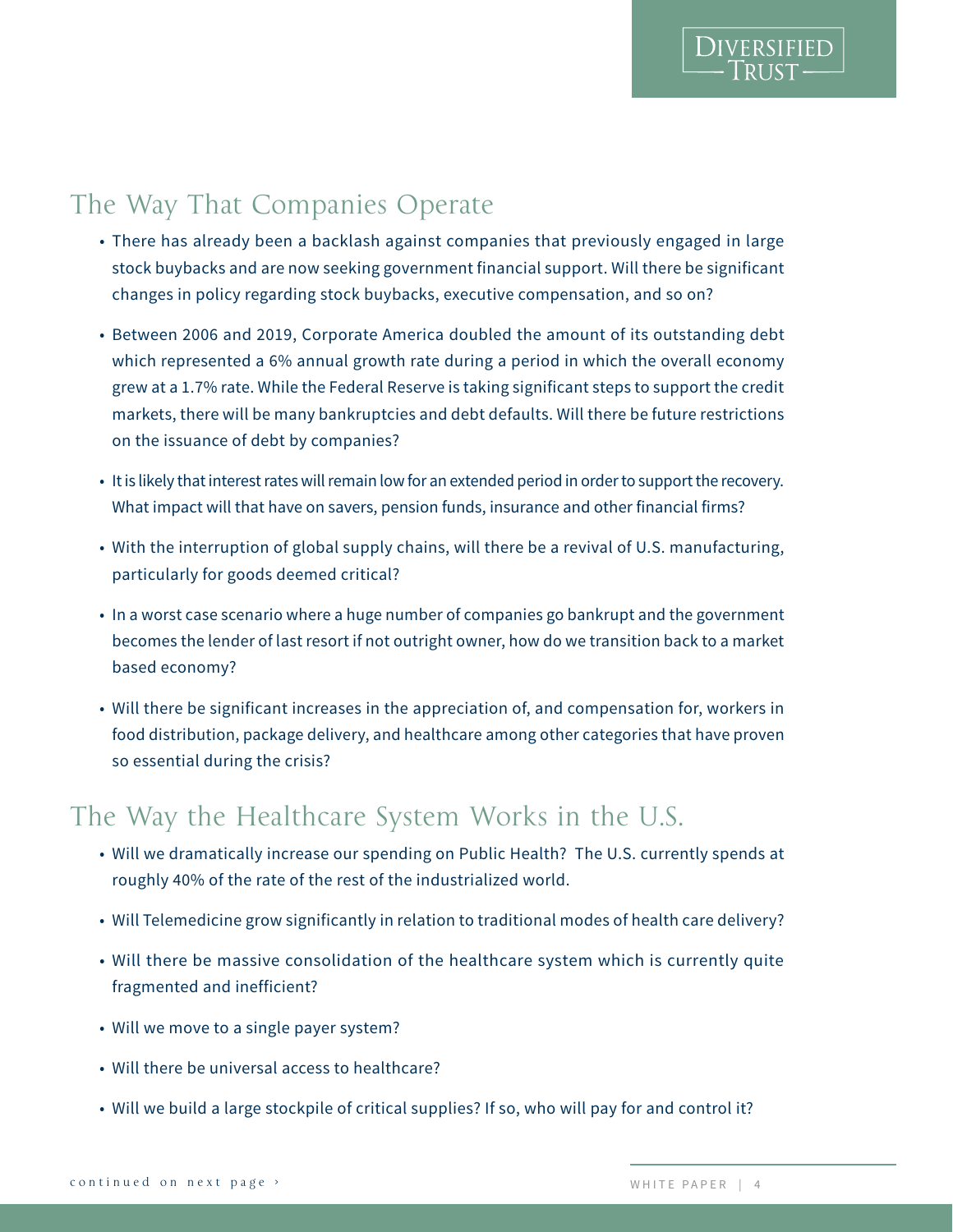DIVERSIFIED

### The Way We Deal With Our Aging Infrastructure

• Will we finally make necessary investments in our infrastructure as a way of stimulating the economic recovery and dealing with what will likely be massive unemployment? For more information, please see my paper **Infrastructure in the U.S.- Current State** which was published in February of 2020.

#### The Way We View Our World

All of the questions that I have posed are significant and the ultimate answers to them will dramatically impact our collective future. But, perhaps more important than any of these are our attitudes and the way that we behave as citizens of our country. Will the pandemic and associated trauma change for the better the deep divisions and dysfunction in our country or will we sink into a Dystopian free for all? For example:

- Will we work together to recover from the trauma of this event or engage in finger pointing and an endless blame-game?
- Many Americans have a high level of distrust if not distaste for government. But management of the crisis and our ultimate recovery from it is very much in the hands of governments at all levels. Will this critical role change the scope and perception of government?
- This crisis is likely to exacerbate the problem of income inequality in our country. Will this finally bring this issue to the fore resulting in a civil dialogue and concrete steps to narrow the gap? For more information, see my paper Income Inequality.
- Similarly, the need for a "Safety Net" as well as its scope have been hotly debated in our country since the Great Depression. Will attitudes toward these programs change?

# AND DISCLOSURES

Aging Infrastructurure<br>
solution infrastructure solution to the conomic recovery and dealing that when the state of the state of the state is solved in the massive unemployment? For more state which was the likely be mass This White Paper is being made available for educational purposes only and should not be used for any other purpose. Certain information contained herein concerning economic trends and performance is based on or derived from information provided by independent third-party sources. Diversified Trust Company, Inc. believes that the sources from which such information has been obtained are reliable; however, it cannot guarantee the accuracy of such information and has not independently verified the accuracy or completeness of such information or the assumptions on which such information is based. Opinions expressed in these materials are current only as of the date appearing herein and are subject to change without notice. The information herein is presented for illustration and discussion purposes only and is not intended to be, nor should it be construed as, investment advice or an offer to sell, or a solicitation of an offer to buy securities of any type of description. Nothing in these materials is intended to be tax or legal advice, and clients are urged to consult with their own legal advisors in this regard.